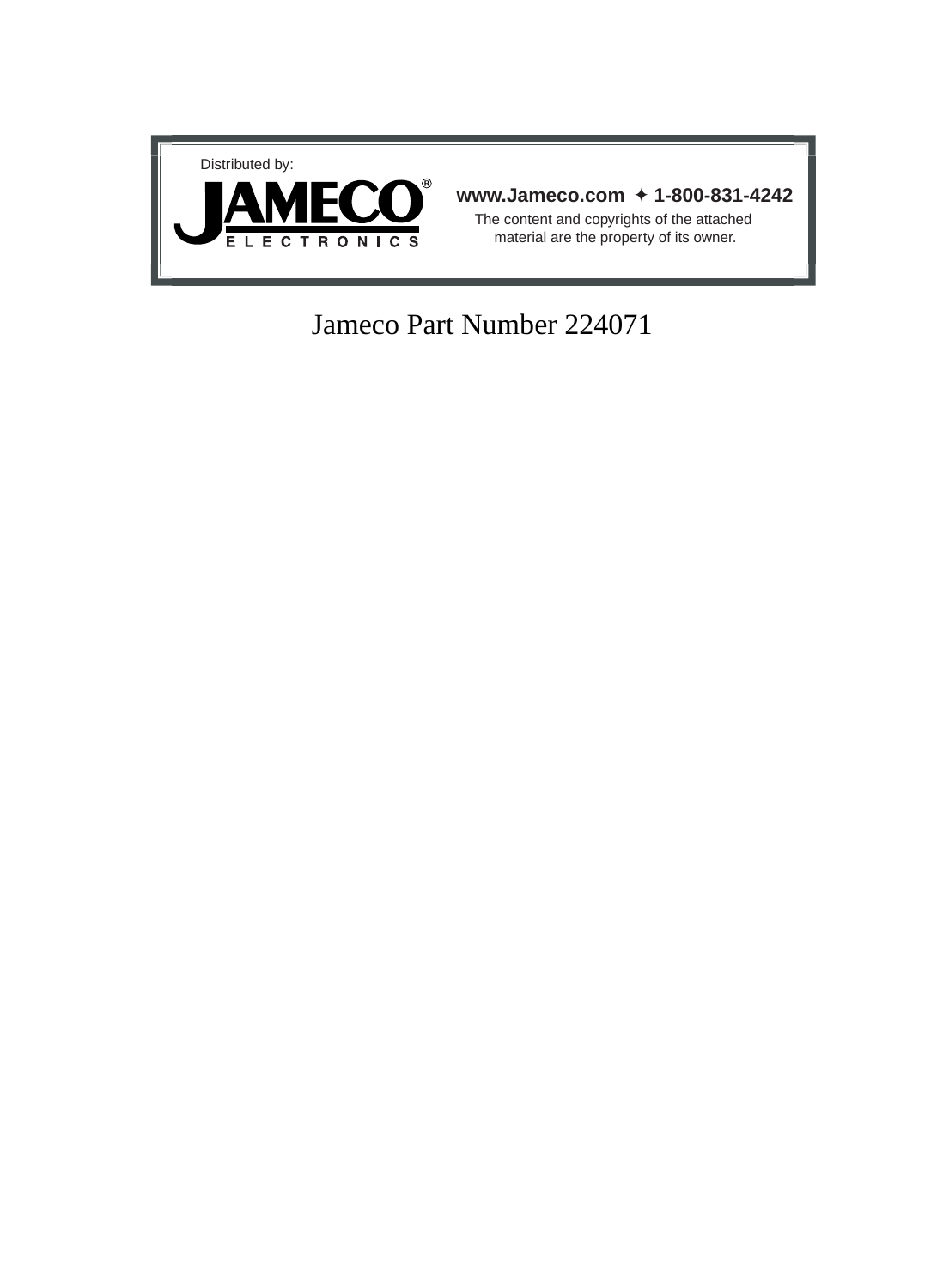

## **PRODUCT SPECIFICATION**

## **.093 SERIES PLUG AND RECEPTACLE POWER CONNECTORS**

## **1.0 SCOPE**

This Product Specification covers the 5.03 mm (.198 inch) centerline connector series using pin and socket terminals terminated with 14 to 24 AWG wire using crimp technology with tin plating.

## **2.0 PRODUCT DESCRIPTION**

|                  | 2.1 PRODUCT NAME AND SERIES NUMBER(S)                                                            |                              |                                |                                                  |  |  |  |
|------------------|--------------------------------------------------------------------------------------------------|------------------------------|--------------------------------|--------------------------------------------------|--|--|--|
|                  | PRODUCT NAME                                                                                     |                              | <b>SERIES NUMBER</b>           |                                                  |  |  |  |
|                  | Plug Housing, 1-circuit                                                                          |                              | 1619-1P                        |                                                  |  |  |  |
|                  | Receptacle Housing, 1-circuit                                                                    |                              | 1619-1R                        |                                                  |  |  |  |
|                  | Plug Housing, 2-circuit                                                                          |                              | 1545-P*                        |                                                  |  |  |  |
|                  | Receptacle Housing, 2-circuit                                                                    |                              | 1545-R*                        |                                                  |  |  |  |
|                  | Plug Housing, 3-circuit                                                                          |                              | 1396-P*                        |                                                  |  |  |  |
|                  | Receptacle Housing, 3-circuit                                                                    |                              | 1396-R*                        |                                                  |  |  |  |
|                  | Plug Housing, 4-circuit (in-line)                                                                |                              | 1490-P*<br>1490-R*             |                                                  |  |  |  |
|                  | Receptacle Housing, 4-circuit (in-line)                                                          |                              |                                |                                                  |  |  |  |
|                  | Plug Housing, 4-circuit (2 x 2)                                                                  |                              | 2163-P*                        |                                                  |  |  |  |
|                  | Receptacle Housing, 4-circuit (2 x 2)                                                            |                              | 2163-R*                        |                                                  |  |  |  |
|                  | Plug Housing, 5-circuit                                                                          |                              | 1653-P*                        |                                                  |  |  |  |
|                  | Receptacle Housing, 5-circuit                                                                    |                              | 1653-R*                        |                                                  |  |  |  |
|                  | Plug Housing, 6-circuit                                                                          |                              | 1261-P*                        |                                                  |  |  |  |
|                  | Receptacle Housing, 6-circuit                                                                    |                              | $1261 - R^*$                   |                                                  |  |  |  |
|                  | Plug Housing, 9-circuit                                                                          |                              | 1292-P*                        |                                                  |  |  |  |
|                  | Receptacle Housing, 9-circuit                                                                    |                              | 1292-R*                        |                                                  |  |  |  |
|                  | Plug Housing, 12-circuit                                                                         |                              | 1360-P*                        |                                                  |  |  |  |
|                  | Receptacle Housing, 12-circuit                                                                   |                              | 1360-R*                        |                                                  |  |  |  |
|                  | Socket Terminal, 14-18 AWG                                                                       |                              | 1189                           |                                                  |  |  |  |
|                  | Pin Terminal, 14-18 AWG                                                                          |                              | 1190                           |                                                  |  |  |  |
|                  | Socket Terminal, 18-22 AWG                                                                       |                              | 1380                           |                                                  |  |  |  |
|                  | Pin Terminal, 18-22 AWG                                                                          |                              | 1381                           |                                                  |  |  |  |
|                  | Socket Terminal, 22-24 AWG                                                                       |                              | 2870                           |                                                  |  |  |  |
|                  | Pin Terminal, 22-24 AWG                                                                          |                              | 2871                           |                                                  |  |  |  |
|                  | Socket Terminal, 14-18 AWG, (P-B)                                                                |                              | 4550                           |                                                  |  |  |  |
|                  | Socket Terminal, 18-22 AWG, (P-B)                                                                |                              | 2151                           |                                                  |  |  |  |
|                  |                                                                                                  |                              |                                |                                                  |  |  |  |
|                  | 2.2 DIMENSIONS, MATERIALS, PLATINGS AND MARKINGS                                                 |                              |                                |                                                  |  |  |  |
|                  | Housings are molded of UL 94V-2 rated PA66.                                                      |                              |                                |                                                  |  |  |  |
|                  | Terminals are tin-plated brass or phosphor-bronze.                                               |                              |                                |                                                  |  |  |  |
|                  | See appropriate sales drawings for additional information on dimensions, materials, platings and |                              |                                |                                                  |  |  |  |
|                  | markings.                                                                                        |                              |                                |                                                  |  |  |  |
| <b>REVISION:</b> | <b>ECR/ECN INFORMATION:</b>                                                                      | <b>TITLE:</b>                | <b>PRODUCT SPECIFICATION</b>   | SHEET No.                                        |  |  |  |
| Β                | EC No: UCR#2003-0230                                                                             |                              | <b>STANDARD .093 SERIES</b>    | 1 of $3$                                         |  |  |  |
|                  | DATE: 2002 / 08/07                                                                               |                              | <b>PLUGS &amp; RECEPTACLES</b> |                                                  |  |  |  |
|                  | DOCUMENT NUMBER:                                                                                 | <b>CREATED / REVISED BY:</b> | CHECKED BY:                    | <b>APPROVED BY:</b>                              |  |  |  |
|                  | PS-43660-9999                                                                                    | <b>BWIRKUS 10/4/01</b>       | <b>BWIRKUS 10/4/01</b>         | <b>SFRY 10/5/01</b>                              |  |  |  |
|                  |                                                                                                  |                              |                                | TEMPLATE FILENAME: PRODUCT_SPEC[SIZE_A](V.1).DOC |  |  |  |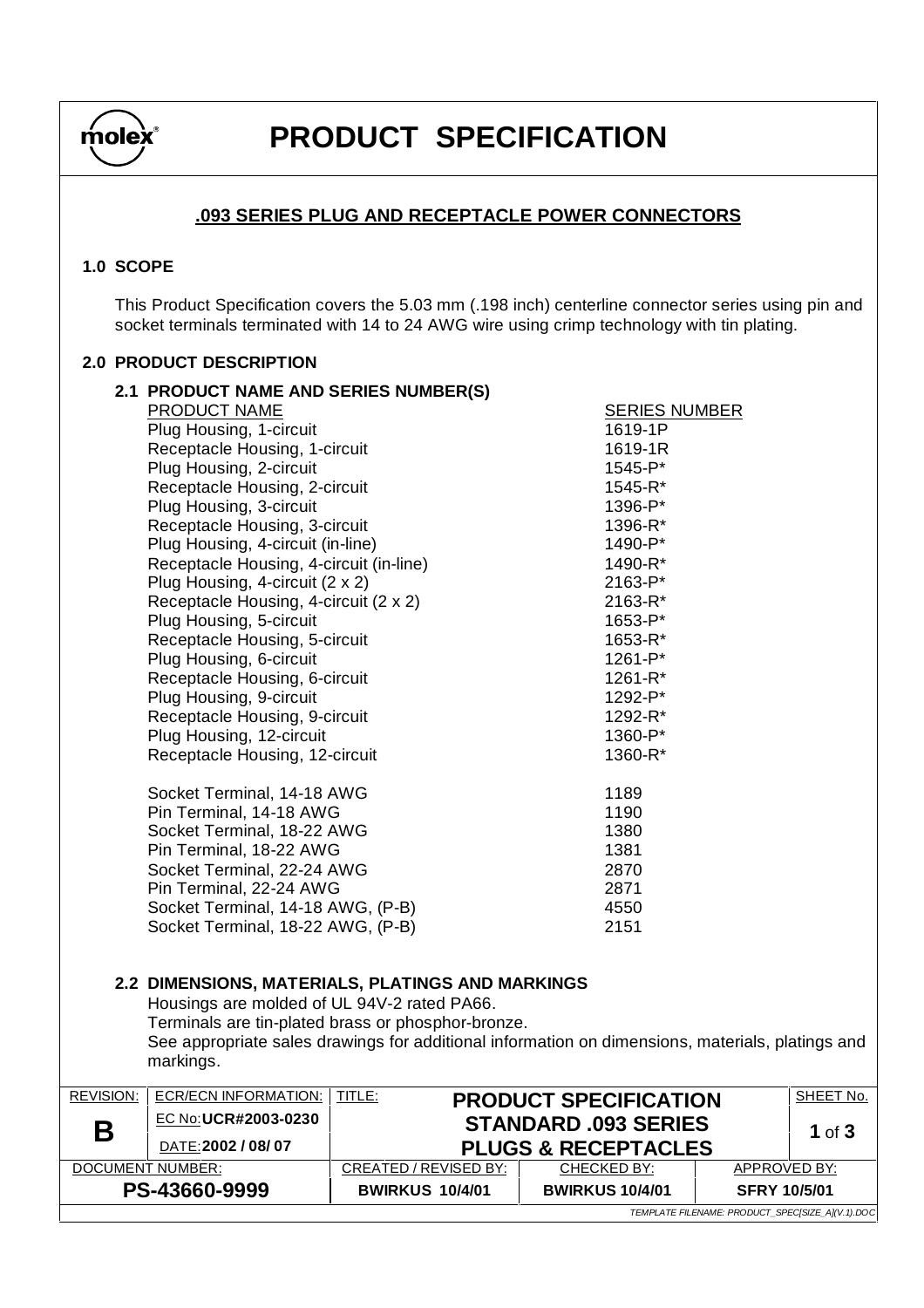

## **PRODUCT SPECIFICATION**

## **2.3 SAFETY AGENCY APPROVALS**

UL File #E29179 CSA File #E29179

### **3.0 APPLICABLE DOCUMENTS AND SPECIFICATIONS**

See the appropriate sales drawings for necessary referenced documents and specifications.

## **4.0 RATINGS**

#### **4.1 VOLTAGE**

250 Volts AC (RMS)

## **4.2 CURRENT AND APPLICABLE WIRES**

| <b>AWG</b> | <b>Circuit Size</b> | Amps |
|------------|---------------------|------|
| 14         | 3                   | 14   |
| 14         | 9                   | 11   |
| 18         | 3                   | 10   |
| 18         | 9                   | 7    |
| 22         | 3                   |      |
| 22         | q                   | 5    |

## **4.3 TEMPERATURE**

Operating: - 55°C to + 105°C

## **5.0 PERFORMANCE**

## **5.1 ELECTRICAL REQUIREMENTS**

| <b>ITEM</b>  | <b>DESCRIPTION</b>                                         | <b>TEST CONDITION</b>                                                                                                                                                                                                                                                                                                                                                                                            | <b>REQUIREMENT</b>                          |
|--------------|------------------------------------------------------------|------------------------------------------------------------------------------------------------------------------------------------------------------------------------------------------------------------------------------------------------------------------------------------------------------------------------------------------------------------------------------------------------------------------|---------------------------------------------|
|              | Contact                                                    | Mate connectors: apply a maximum voltage                                                                                                                                                                                                                                                                                                                                                                         | 10 milliohms                                |
|              | <b>Resistance</b>                                          | of 20 mV and a current of 20 mA.                                                                                                                                                                                                                                                                                                                                                                                 | <b>MAXIMUM</b>                              |
|              | (Low Level)                                                | (Measurement locations in Section 7.0)                                                                                                                                                                                                                                                                                                                                                                           | [initial]                                   |
| $\mathbf{2}$ | <b>Dielectric</b><br>Withstanding<br>Voltage               | Mate connectors: apply a voltage of 2000<br>VAC for 1 minute between adjacent<br>terminals and between terminals to ground.                                                                                                                                                                                                                                                                                      | No breakdown;<br>current leakage $< 500$ mA |
| 3            | <b>Temperature</b><br><b>Rise</b><br>(via Current Cycling) | Mate connectors, measuring the temperature<br>rise at 60 minute intervals during 96 hours of<br>steady state at rated current; followed by 240<br>hours of current cycling (45 minutes ON and<br>15 minutes OFF per hour) with<br>measurements made during last 5 minute<br>period of each ON cycle; followed by 96<br>hours of steady state at rated current with<br>measurements taken at 60 minute intervals. | Temperature rise:<br>+30°C MAXIMUM          |

| <b>REVISION:</b>                                 | ECR/ECN INFORMATION: | TITLE:<br>SHEET No.<br><b>PRODUCT SPECIFICATION</b> |                             |                     |  |  |  |  |  |
|--------------------------------------------------|----------------------|-----------------------------------------------------|-----------------------------|---------------------|--|--|--|--|--|
| Β                                                | EC No:UCR#2003-0230  |                                                     | <b>STANDARD .093 SERIES</b> |                     |  |  |  |  |  |
|                                                  | DATE: 2002 / 08/07   | <b>PLUGS &amp; RECEPTACLES</b>                      | $2$ of $3$                  |                     |  |  |  |  |  |
| DOCUMENT NUMBER:                                 |                      | CREATED / REVISED BY:                               | CHECKED BY:                 | APPROVED BY:        |  |  |  |  |  |
| PS-43660-9999                                    |                      | <b>BWIRKUS 10/4/01</b>                              | <b>BWIRKUS 10/4/01</b>      | <b>SFRY 10/5/01</b> |  |  |  |  |  |
| TEMPLATE FILENAME: PRODUCT_SPEC[SIZE_A](V.1).DOC |                      |                                                     |                             |                     |  |  |  |  |  |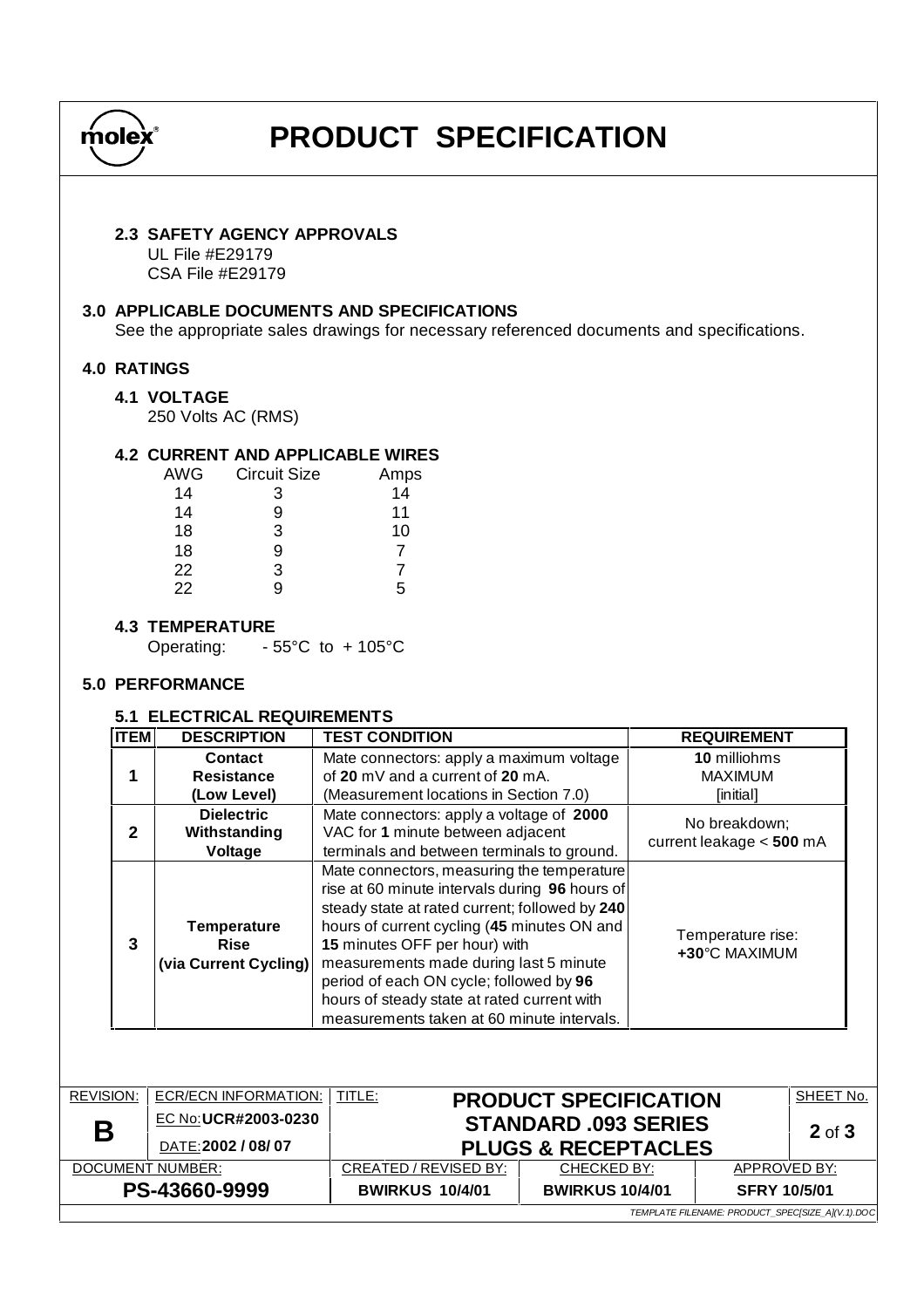

# **PRODUCT SPECIFICATION**

## **5.2 MECHANICAL REQUIREMENTS**

| <b>ITEM</b> | <b>DESCRIPTION</b>                                          | <b>TEST CONDITION</b>                                                                                                                                                                                                               | <b>REQUIREMENT</b>                                                                                                                                                        |
|-------------|-------------------------------------------------------------|-------------------------------------------------------------------------------------------------------------------------------------------------------------------------------------------------------------------------------------|---------------------------------------------------------------------------------------------------------------------------------------------------------------------------|
|             | <b>Connector Mate</b><br>and<br><b>Unmate Forces</b>        | Mate and unmate connector (male to female)<br>at a rate of $25 \pm 6$ mm $(1 \pm \frac{1}{4}$ inch) per<br>minute for a total of 25 cycles. Initial mate<br>forces to be measured. Unmate forces to be<br>measured after 25 cycles. | 15.6 N $(3.5 \text{ lbf})$<br>MAXIMUM insertion force<br>4.4 N $(1 \text{ lbf})$<br>MINIMUM withdrawal force                                                              |
| 5           | <b>Terminal</b><br><b>Retention Force</b><br>(in Housing)   | Axial pullout force on the terminal in the<br>housing at a rate of $25 \pm 6$ mm (1 $\pm$ 1/4 inch)<br>per minute.                                                                                                                  | 89 N (20 lbf)<br>MINIMUM retention force                                                                                                                                  |
| 6           | <b>Wire</b><br><b>Pullout Force</b><br>(Axial)              | Apply an axial pullout force on the wire at a<br>rate of $25 \pm 6$ mm $(1 \pm \frac{1}{4}$ inch).                                                                                                                                  | MINIMUM pullout forces:<br>14 AWG 178 N (40 lbf)<br>16 AWG 156 N (35 lbf)<br>18 AWG 133 N (30 lbf)<br>20 AWG 89 N (20 lbf)<br>22 AWG 62 N (14 lbf)<br>24 AWG 36 N (8 lbf) |
|             | <b>Terminal</b><br><b>Insertion Force</b><br>(into Housing) | Apply an axial insertion force on the terminal<br>at a rate of $25 \pm 6$ mm $(1 \pm \frac{1}{4}$ inch).                                                                                                                            | $22N(5)$ lbf)<br>MAXIMUM insertion force                                                                                                                                  |

## **5.3 ENVIRONMENTAL REQUIREMENTS**

| <b>ITEM</b> | <b>DESCRIPTION</b>               | <b>TEST CONDITION</b>                                                                                                                                                                                                                 | <b>REQUIREMENT</b>                                                        |
|-------------|----------------------------------|---------------------------------------------------------------------------------------------------------------------------------------------------------------------------------------------------------------------------------------|---------------------------------------------------------------------------|
| 8           | <b>Thermal</b><br><b>Cycling</b> | Mate connectors; expose to temperature<br>cycling between $-25^{\circ}$ C and 70 $^{\circ}$ C for 500<br>cycles with a dwell time of 30 minutes at<br>each extreme. Measurements to be taken<br>initially and after every 100 cycles. | <b>10 milliohms MAXIMUM</b><br>(change from initial)<br>Visual: No Damage |

#### **6.0 PACKAGING**

Parts shall be packaged to protect against damage during handling, transit and storage. See the appropriate sales drawings for additional information on packaging requirements.

| <b>REVISION:</b>                                 | ECR/ECN INFORMATION: | TITLE:<br><b>PRODUCT SPECIFICATION</b> | SHEET No.                                 |                     |  |  |  |  |  |
|--------------------------------------------------|----------------------|----------------------------------------|-------------------------------------------|---------------------|--|--|--|--|--|
| Β                                                | EC No:UCR#2003-0230  |                                        | <b>STANDARD .093 SERIES</b><br>$3$ of $3$ |                     |  |  |  |  |  |
|                                                  | DATE: 2002 / 08/07   |                                        | <b>PLUGS &amp; RECEPTACLES</b>            |                     |  |  |  |  |  |
| DOCUMENT NUMBER:                                 |                      | CREATED / REVISED BY:                  | CHECKED BY:                               | APPROVED BY:        |  |  |  |  |  |
| PS-43660-9999                                    |                      | <b>BWIRKUS 10/4/01</b>                 | <b>BWIRKUS 10/4/01</b>                    | <b>SFRY 10/5/01</b> |  |  |  |  |  |
| TEMPLATE FILENAME: PRODUCT_SPEC[SIZE_A](V.1).DOC |                      |                                        |                                           |                     |  |  |  |  |  |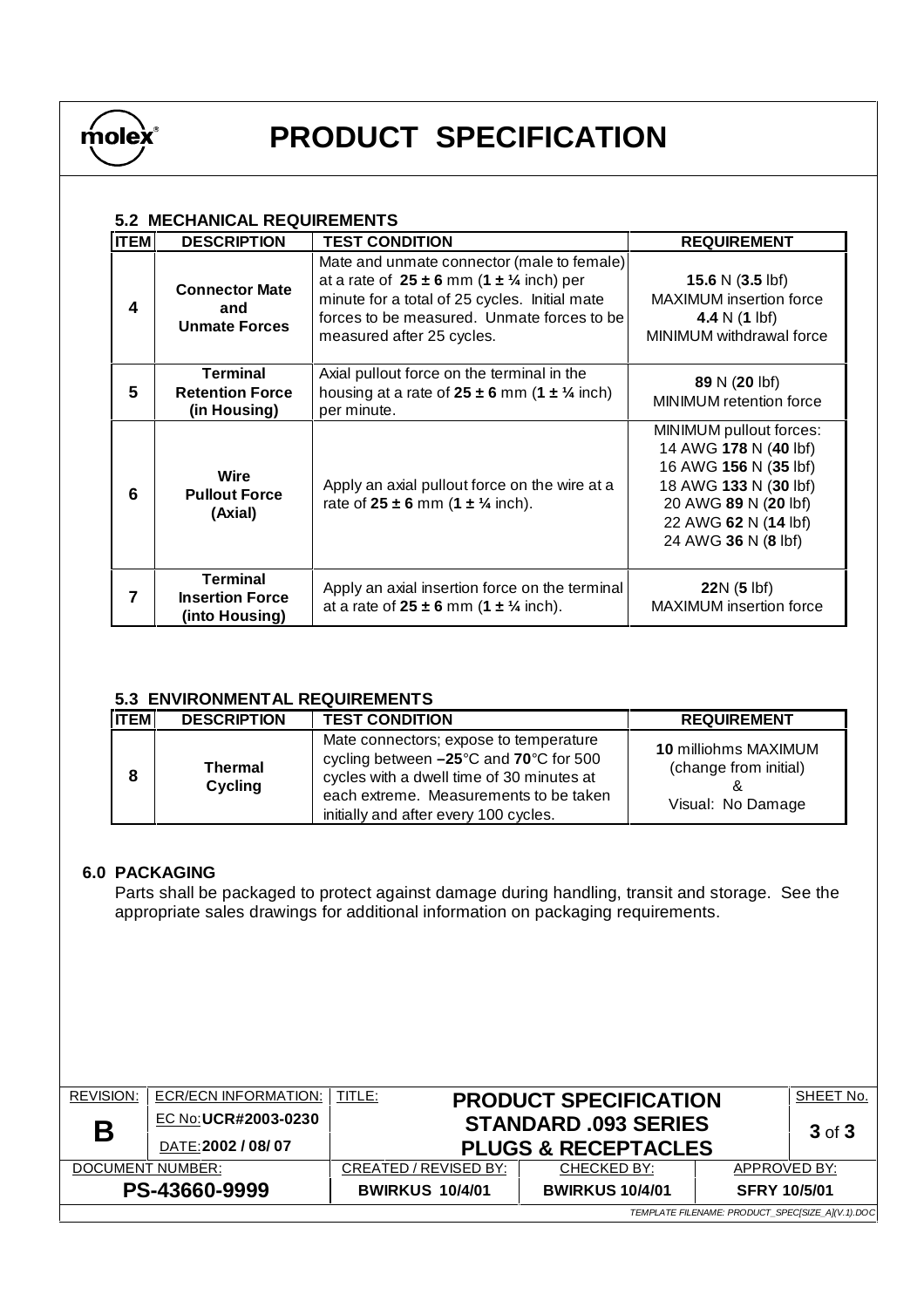